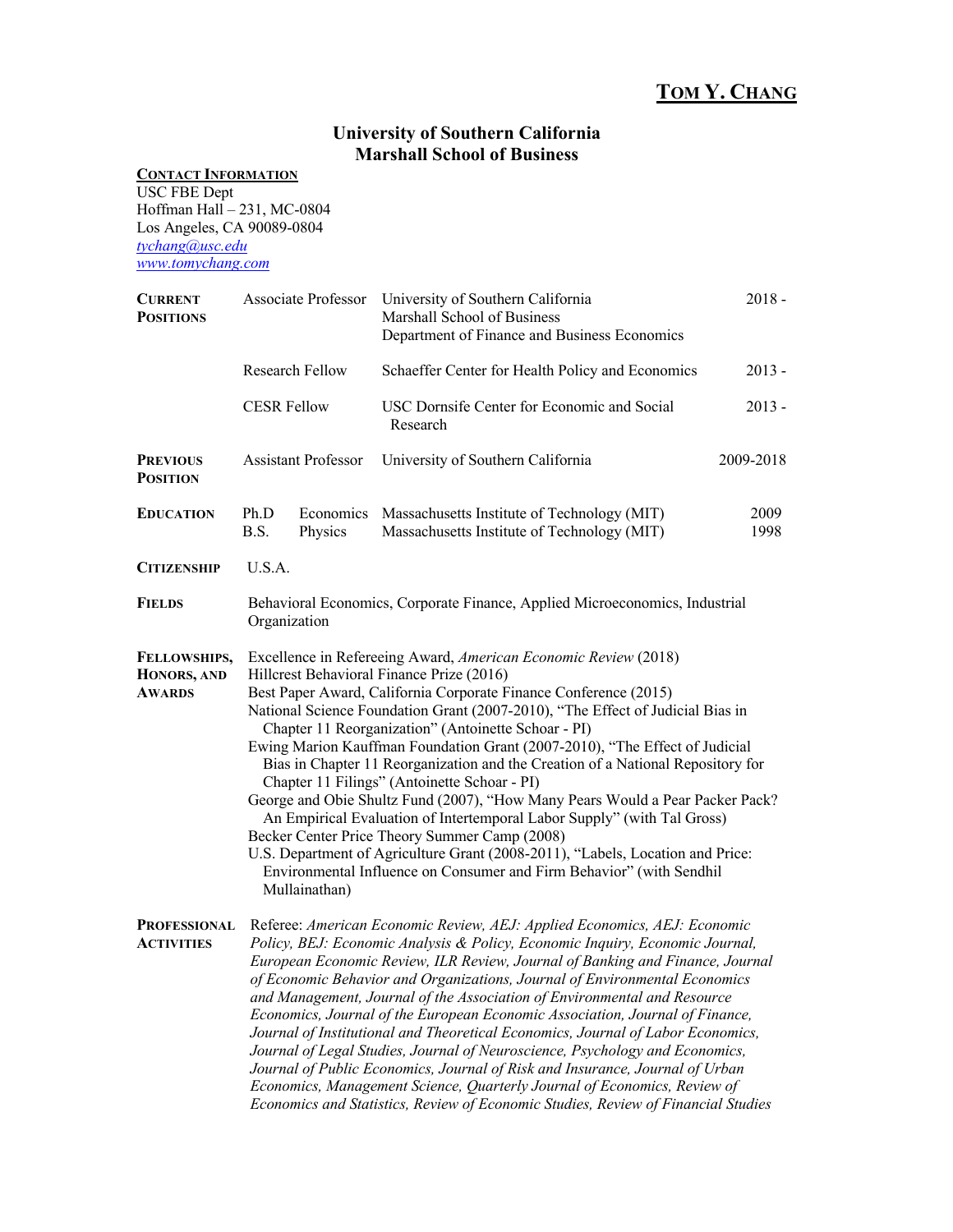European Finance Association Annual Meeting Program Committee (2019)

Southern California Conference in Applied Microeconomics Organizing Committee (2016-2018)

FMA Annual Meeting Program Committee (2016)

External Reviewer: Research Grants Council of Hong Kong

**PUBLICATIONS** "Battle of the Thermostat: Gender and the Effects of Temperature" (with Agne Kajackaite) *PLOS One, May 2019*

Press Coverage: ABC, The Atlantic, BBC, Bloomberg, CBC, CBS, CNN, The Daily Show, Forbes, Fortune, Fox News, Los Angeles Times, New York Times, NBC, NPR, PBS, Scientific American, Telemundo, Time Magazine, The Today Show, USA Today, US News and World Report, Vanity Fair, Washington Post, The Week

"The Effect of Pollution on Worker Productivity: Evidence from Call-Center Workers in China" (with Joshua Graff-Zivin, Tal Gross and Matthew Neidell) *American Economic Journal: Applied Economics, 11(1), 2019* Press Coverage: The Economist, Financial Times, Martha Stewart, New York Times, PBS Newshour, Washington Post, Yahoo! Finance

"Something in the Air: Projection Bias and the Demand for Insurance" (with Wei Huang and Yongxiang Wang) *Review of Economic Studies, 85(3), 2018*

"Going to Pot? Medical Marijuana Dispensaries and Crime" (with Mireille Jacobson) *Journal of Urban Economics, 100, 2017* Press Coverage: Curbed, Entrepreneur, L.A. Weekly, Los Angeles Times, N.Y. Daily News, O.C. Register, Pacific Standard, Salon

"Physician Agency and Patient Survival" (with Craig C. Earle, Mireille Jacobson and Joseph Newhouse) *Journal of Economic Behavior & Organizations, 134, 2017*

"Being Surprised by the Unsurprising: Earnings Seasonality and Stock Returns" (with Samuel M. Hartzmark, David Solomon and Eugene F. Soltes) *Review of Financial Studies, 30(1), 2017* Press Coverage: Bloomberg News, Blomberg View, Alpha Architect, Capital Ideas Awards: Hillcrest Behavioral Finance Award, California Corporate Finance Conference Best Paper Award

"Particulate Pollution and the Productivity of Pear Packers" (with Joshua S. Graff Zivin, Tal Gross and Matthew J. Neidell) *American Economic Journal: Economic Policy, 8(3), 2016 Corrigendum, 11(3), 2019* Press Coverage: The Economist, New York Times, Washington Post, Business Insider, Freakonomics

"Looking for Someone to Blame: Delegation, Cognitive Dissonance and the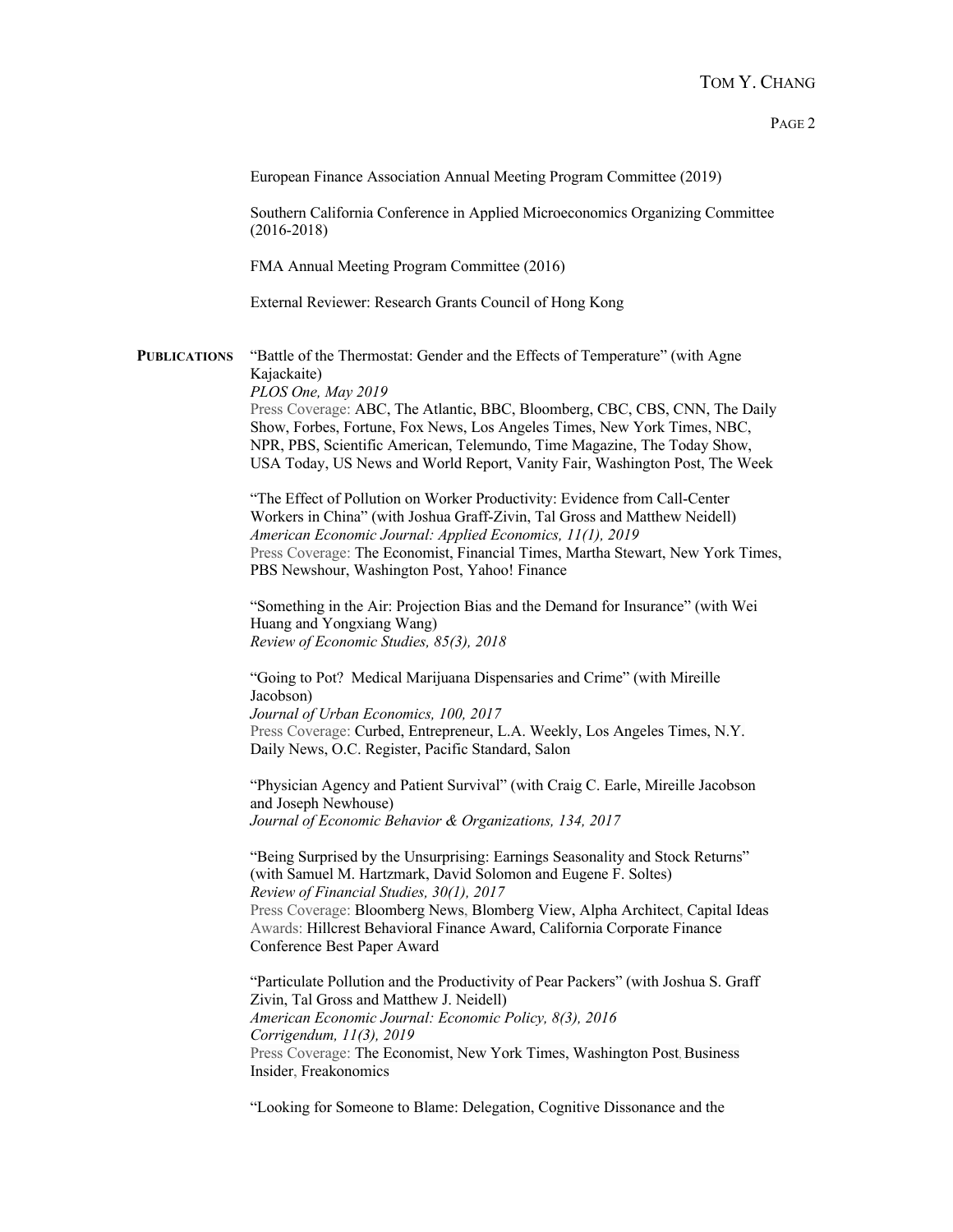|                                       | Disposition Effect" (with David Solomon and Mark Westerfield)<br>Journal of Finance, 71(1), 2016.                                                                                                                                                         |  |  |  |  |  |
|---------------------------------------|-----------------------------------------------------------------------------------------------------------------------------------------------------------------------------------------------------------------------------------------------------------|--|--|--|--|--|
|                                       | Press Coverage: Financial Times, CNN, Alpha Architect, Ignites, Psychology Today                                                                                                                                                                          |  |  |  |  |  |
|                                       | "How Many Pears Would a Pear Packer Pack if a Pear Packer Could Pack Pears at<br>Quasi-Exogenously Varying Piece Rates" (with Tal Gross)<br>Journal of Economic Behavior & Organizations, 99, 2014 (Lead article).<br>Press Coverage: Don't Panic Geocast |  |  |  |  |  |
|                                       | "A Market for Disaster Preparedness: Using Cap-and-Trade to Regulate Provision<br>of Essential Services," (with Mireille Jacobson,) in Regulation versus Litigation:<br>Perspectives from Economics and Law, Daniel Kessler, editor (2010).               |  |  |  |  |  |
| <b>WORKING</b><br><b>PAPERS</b>       | "What Do Not-For-Profit Hospitals Maximize? Evidence from California's<br>Seisemic Retrofit Mandate" (with Mireille Jacobson)<br>Revision Requested: Journal of Public Economics<br>Press Coverage: New York Times                                        |  |  |  |  |  |
|                                       | "Judge Specific Difference in Chapter 11 and Firm Outcomes" (with Antoinette<br>Schoar)<br>Revision Requested: Journal of Finance                                                                                                                         |  |  |  |  |  |
|                                       | "Reverse Animal Spirits" (with Wei Huang and Yongxiang Wang)                                                                                                                                                                                              |  |  |  |  |  |
|                                       | "dlPFC and Optimal Financial Decision-Making" (with Cary Frydman and Todd<br>Hare)                                                                                                                                                                        |  |  |  |  |  |
|                                       | "Categorical Consideration: Evidence and Market Implications"                                                                                                                                                                                             |  |  |  |  |  |
|                                       | "Experiments in Choice" (with Sendhil Mullainathan and Eldar Shafir)                                                                                                                                                                                      |  |  |  |  |  |
| <b>RESEARCH IN</b><br><b>PROGRESS</b> | "Neural Dynamics of Decision-Making in a Financial Trading Task" (with Cary<br>Frydman and Alison Harris)                                                                                                                                                 |  |  |  |  |  |
|                                       | "Priming Doctors" (with Srikanth Kadiyala and Sendhil Mullainathan)                                                                                                                                                                                       |  |  |  |  |  |
| <b>POLICY PIECES</b>                  | "Going to Pot? The Impact of Dispensary Closures on Crime" (with Mireille<br>Jacobson)<br>CATO Institute Research Briefs in Economic Policy, November 2017                                                                                                |  |  |  |  |  |
|                                       | "When a Retail Store Closes, Crime Increase Around It" (with Mireille Jacobson)<br>Harvard Business Review, June 2017                                                                                                                                     |  |  |  |  |  |
|                                       | "Air Pollution is Making Office Workers Less Productive" (with Joshua Graff-<br>Zivin, Tal Gross and Matthew Neidell)<br>Harvard Business Review, September 2016                                                                                          |  |  |  |  |  |
|                                       | "Being Surprised by the Unsurprising: Earnings Seasonality and Stock Returns"<br>(with Samuel M. Hartzmark, David Solomon and Eugene F. Soltes)<br>Harvard Law School Forum on Corporate Governance and Financial Regulation,                             |  |  |  |  |  |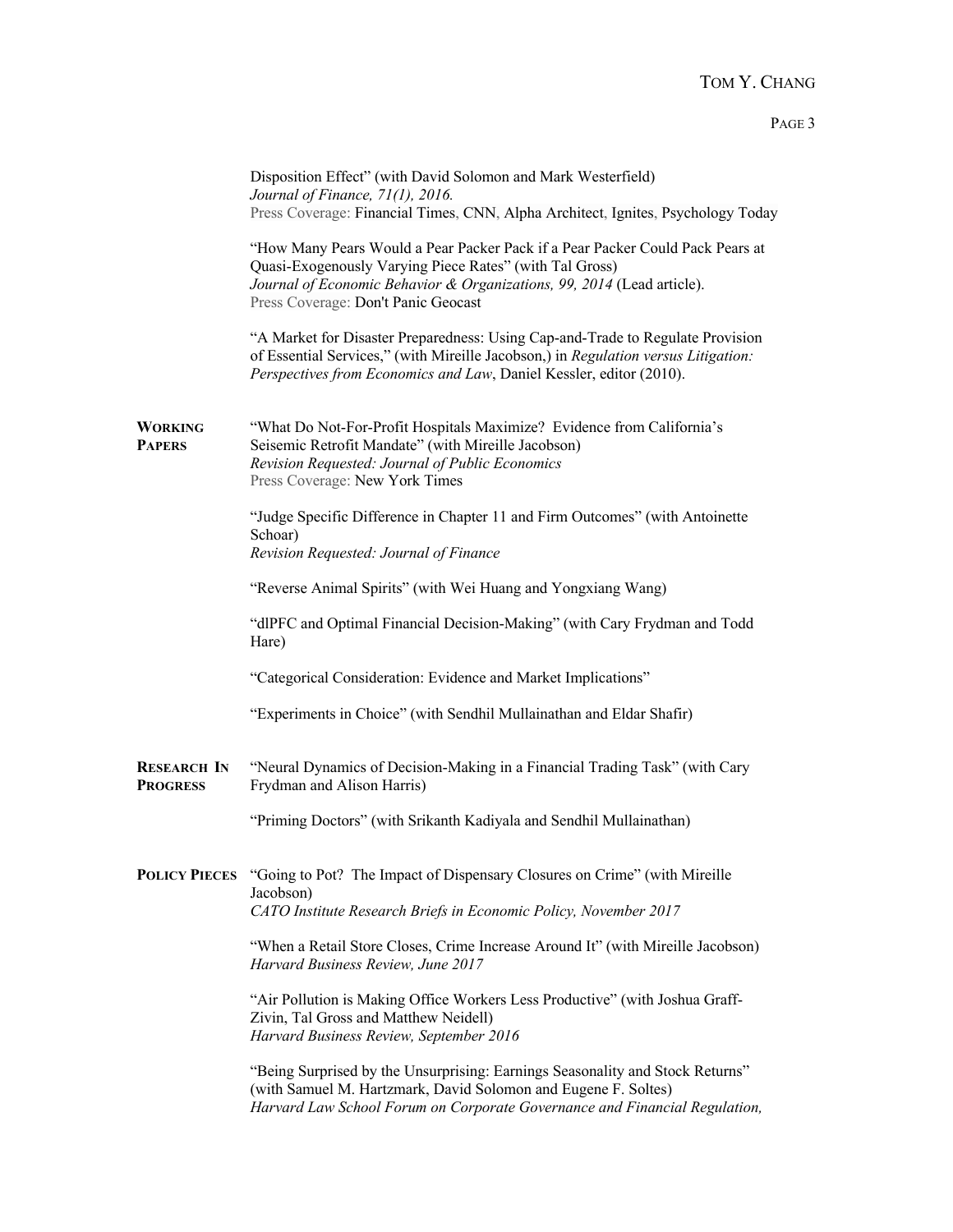*September 2016*

"The Effect of Pollution on Worker Productivity: Evidence from Call-Center Workers in China" (with Joshua Graff-Zivin, Tal Gross and Matthew Neidell) *VoxEU, July 2016*

| <b>INVITED</b>       | 2007: | AEA/ASSA Annual Meeting - Chicago, Il                                                              |  |
|----------------------|-------|----------------------------------------------------------------------------------------------------|--|
| <b>SEMINARS AND</b>  |       | Conference on Financial Contracting: Theory and Evidence - Mannheim,                               |  |
| <b>CONFERENCE</b>    |       | Germany                                                                                            |  |
| <b>PRESENTATIONS</b> | 2008: | American Law and Economics Association Annual Meeting - New York,<br>NY                            |  |
|                      |       | Academy Health Annual Research Meeting - Washington D.C.                                           |  |
|                      |       | The Economics of Advertising and Marketing Workshop - Frankfurt,                                   |  |
|                      |       | Germany                                                                                            |  |
|                      |       | IUPUI - Indianapolis, IN                                                                           |  |
|                      | 2009: | Harvard Kennedy School of Government - Cambridge, MA                                               |  |
|                      |       | UCLA Anderson School of Business - Los Angeles, CA                                                 |  |
|                      |       | Yahoo! Research - Sunnyvale, CA                                                                    |  |
|                      |       | Michigan State University - East Lansing, MI                                                       |  |
|                      |       | USC Marshall School of Business - Los Angeles, CA                                                  |  |
|                      |       | RAND - Santa Monica, CA                                                                            |  |
|                      |       | Behavioral Models of Market Competition - Frankfurt, Germany                                       |  |
|                      |       | (discussant)                                                                                       |  |
|                      |       | NBER Conference on Regulation versus Litigation - Phoenix, AZ                                      |  |
|                      |       | California Corporate Finance Conference - Los Angeles, CA                                          |  |
|                      | 2010: | Conference on Empirical Legal Studies - Los Angeles, CA (discussant)                               |  |
|                      |       | AEA/ASSA Annual Meeting - New Orleans, LA<br>Trans-Pacific Labor Seminar, UCSB - Santa Barbara, CA |  |
|                      |       | USDA Economic Research Service Conference and Workshop on                                          |  |
|                      |       | Behavioral Economics - Washington D.C.                                                             |  |
|                      |       | Vanderbilt University Law School - Nashville, TN                                                   |  |
|                      |       | Louis and Myrtle Moskowitz Workshop on Empirical Health Law and                                    |  |
|                      |       | Business Research, University of Michigan - Ann Arbor, MI                                          |  |
|                      |       | American Society of Health Economists Biennial Conference - Ithaca, NY                             |  |
|                      |       | (discussant)                                                                                       |  |
|                      |       | All California Labor Conference, UCSB - Santa Barbara, CA                                          |  |
|                      |       | RAND - Santa Monica, CA                                                                            |  |
|                      |       | Advances with Field Experiments, Wharton - Philadelphia, PA                                        |  |
|                      |       | Owen Graduate School of Management - Nashville, TN                                                 |  |
|                      | 2011: | Cornell University - Ithaca, NY                                                                    |  |
|                      |       | Southern California Conference in Applied Microeconomics - Claremont,                              |  |
|                      |       | CA (discussant)                                                                                    |  |
|                      |       | UCLA/UCI/USC Finance day - Los Angeles, CA (discussant)                                            |  |
|                      |       | NBER Summer Institute - Cambridge, MA                                                              |  |
|                      |       | California Corporate Finance Conference - Los Angeles, CA (discussant)                             |  |
|                      |       | Confrencia de Salud y Desarrollo Socio Economico en Latinamerica -                                 |  |
|                      |       | Universidad de Chile                                                                               |  |
|                      | 2012: | UCSD Rady School of Business - San Diego, CA<br>BU/Harvard/MIT Health Seminar - Cambridge, MA      |  |
|                      |       | UCSB Field Experiments Conference - Santa Barbara, CA                                              |  |
|                      |       | NBER Organizational Economics Meeting - Cambridge, MA (discussant)                                 |  |
|                      |       |                                                                                                    |  |